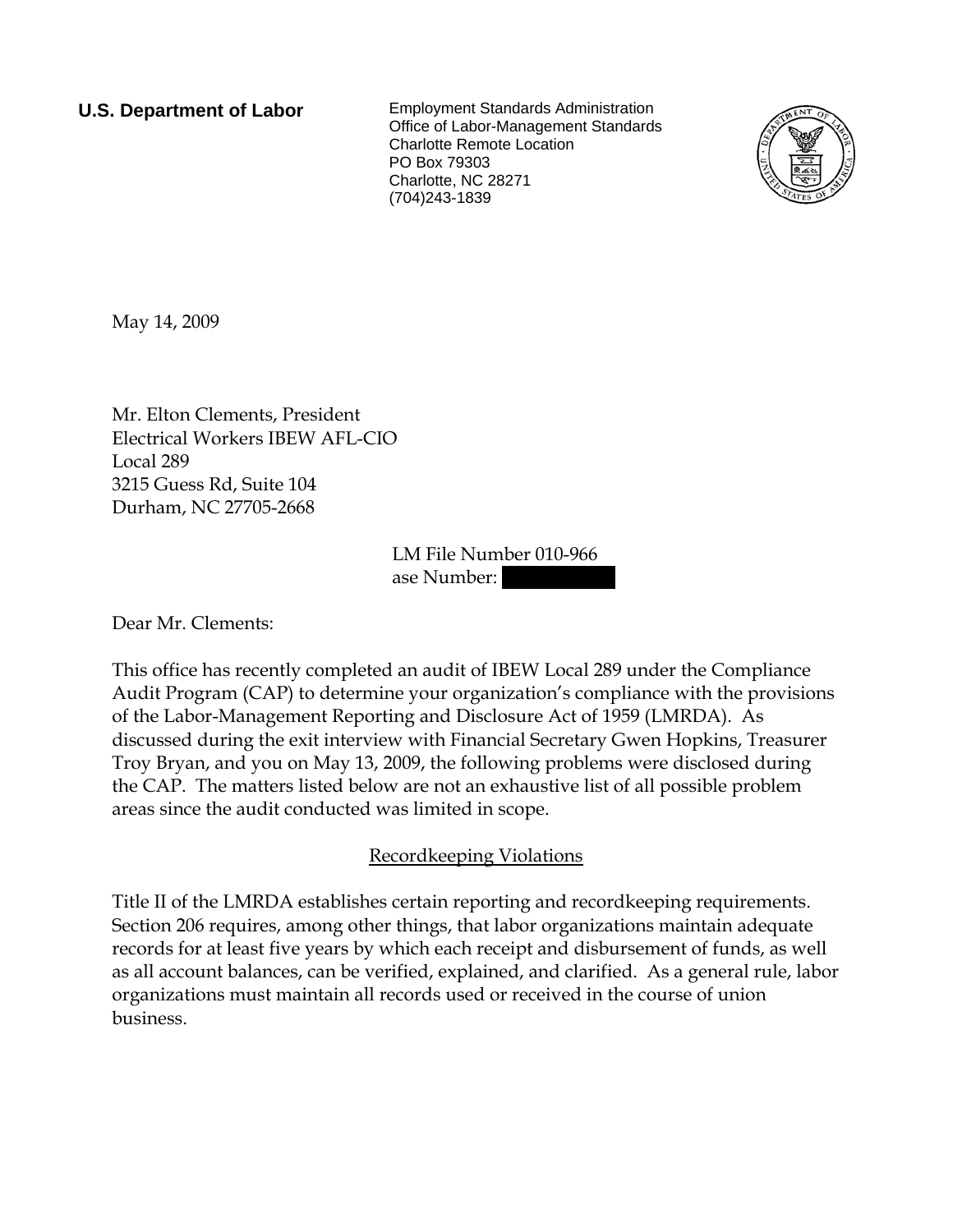Mr. Elton Clements May 14, 2009 Page 2 of 5

For disbursements, this includes not only original bills, invoices, receipts, vouchers, and applicable resolutions, but also documentation showing the nature of the union business requiring the disbursement, the goods or services received, and the identity of the recipient(s) of the goods or services. In most instances, this documentation requirement can be satisfied with a sufficiently descriptive expense receipt or invoice. If an expense receipt is not sufficiently descriptive, a union officer or employee should write a note on it providing the additional information. For money it receives, the labor organization must keep at least one record showing the date, amount, purpose, and source of that money. The labor organization must also retain bank records for all accounts.

The audit of Local 289's 2008 records revealed the following recordkeeping violations:

1. General Disbursements and Credit Card Expenses

Local 289 did not retain adequate documentation for direct disbursements and credit card expenses incurred by Vice President Joseph Harris and you totaling at least \$7,812. For example, there are no receipts to support local union disbursements to and BCTG Local 176 for office and meeting room rent. Further, Vice President Harris and you failed to retain receipts for miscellaneous travel expenses charged to the union credit card for meals and postage.

As previously noted above, labor organizations must retain original receipts, bills, and vouchers for all disbursements. The president and treasurer (or corresponding principal officers) of your union, who are required to sign your union's LM report, are responsible for properly maintaining union records.

## 2. Meal Expenses

Local 289 did not require officers and employees to submit itemized receipts for meal expenses totaling at least \$174. The union must maintain itemized receipts provided by restaurants to officers and employees. These itemized receipts are necessary to determine if such disbursements are for union business purposes and to sufficiently fulfill the recordkeeping requirement of LMRDA Section 206.

Based on your assurance that Local 289 will retain adequate documentation in the future, OLMS will take no further enforcement action at this time regarding the above violations.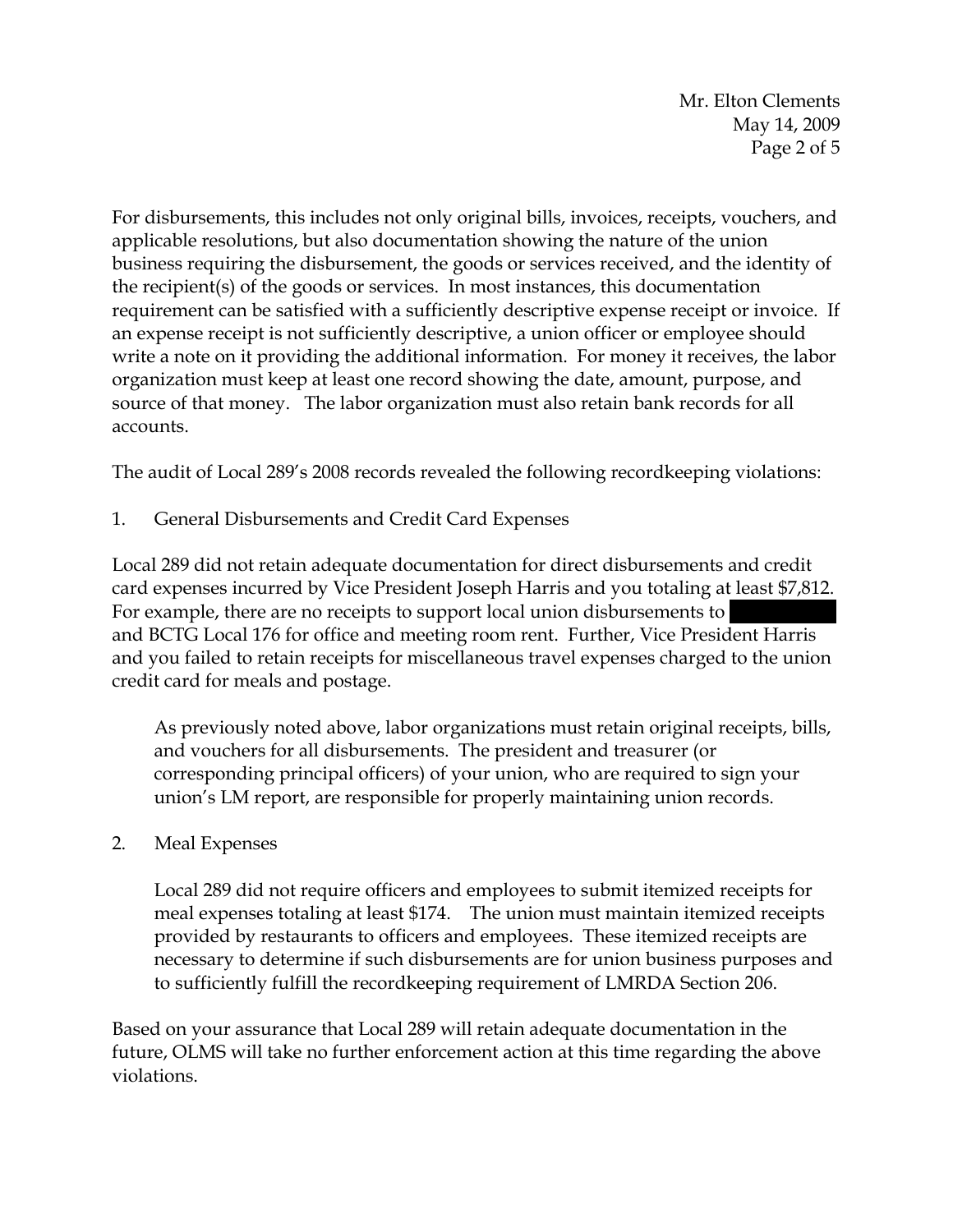Mr. Elton Clements May 14, 2009 Page 3 of 5

## Reporting Violations

The audit disclosed a violation of LMRDA Section 201(b), which requires labor organizations to file annual financial reports accurately disclosing their financial condition and operations. The Labor Organization Annual Report (Form LM-3) filed by Local 289 for fiscal year ending December 31, 2008, was deficient in the following areas:

1. Disbursements to Employees

Local 289 answered yes to Question 17 indicated that they paid an employee salary, allowances, and other expenses totaling more than \$10,000 during the fiscal year. In Item 69, the local identifies you as the recipient. You received these disbursements as an officer of Local 289 and are listed as the president in Item 24; therefore, the local should not answer "yes" to this question.

2. Disbursements to Officers

Local 289 did not include some reimbursements to officers totaling at least \$5,920 in the amounts reported in Item 24 (All Officers and Disbursements to Officers). It appears the union erroneously reported these payments in Item 48 (Office & Administrative Expense).

Additionally, Local 289 did not report the names of some officers and the total amounts of payments to them or on their behalf in Item 24 (All Officers and Disbursements to Officers). The union must report in Item 24 all persons who held office during the year, regardless of whether they received any payments from the union.

The union must report most direct disbursements to Local 289 officers and some indirect disbursements made on behalf of its officers in Item 24. A "direct disbursement" to an officer is a payment made to an officer in the form of cash, property, goods, services, or other things of value. See the instructions for Item 24 for a discussion of certain direct disbursements to officers that do not have to be reported in Item 24. An "indirect disbursement" to an officer is a payment to another party (including a credit card company) for cash, property, goods, services, or other things of value received by or on behalf of an officer. However, indirect disbursements for temporary lodging (such as a union check issued to a hotel) or for transportation by a public carrier (such as an airline) for an officer traveling on union business should be reported in Item 48 (Office and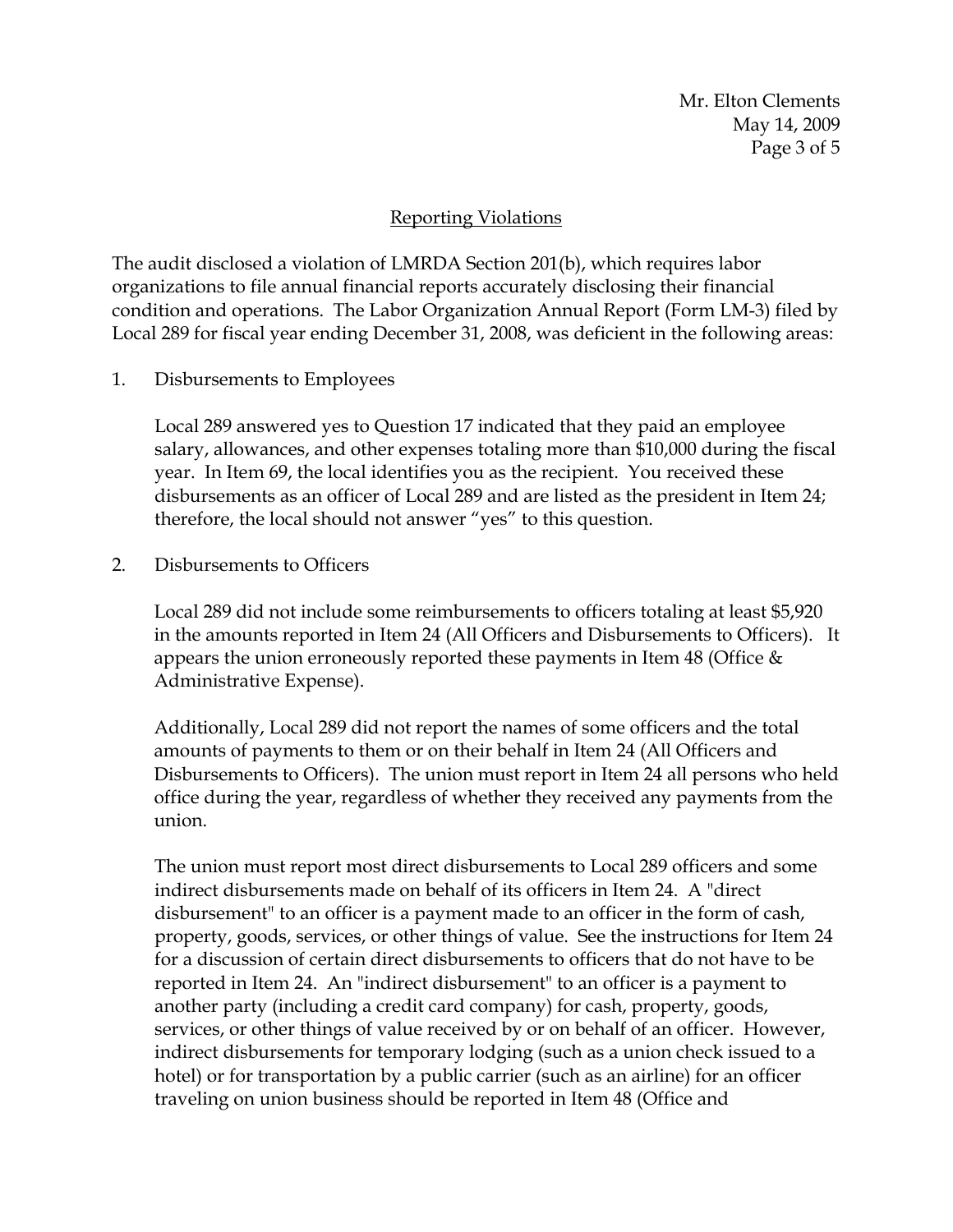Mr. Elton Clements May 14, 2009 Page 4 of 5

Administrative Expense).

3. Dues Receipts

Local 289 failed to report the proper amount of dues collected during the fiscal year in Item 38 (Dues). The amount reported is at least \$337 less than reflected in the union financial records.

4. Officer Reimbursements

Local 289 failed to report the amount received from President Clements for reimbursement for his wife's portion of the cellular phone bill in Item 43 (Other Receipts).

As a result of the amounts not reported in Item 38 and 43, Item 44 (Total Receipts) does not reflect the total amount of receipts collected for fiscal year ending December 31, 2008.

5. Cash Reconciliation

It appears that the cash figures reported in Item 25 are not the cash figures according to the union's books after reconciliation to the bank statements. The instructions for Item 25 state that the union should obtain account balances from its books as reconciled to the balances shown on bank statements.

Local 289 provides an explanation for the cash reconciliation errors in Item 69 (Additional Information). The explanation includes adjustments for other assets and liabilities. These amounts are subtracted from the equation using the justification "use of cash." If cash was used to acquire the other assets or as a result of other liabilities, the disbursement should already be recorded in one of the disbursements items.

Form LM-3 must be prepared using the cash method of accounting. Under the cash method of accounting, receipts are recorded when money is actually received by your organization and disbursements are recorded when money is actually paid out by your organization.

I am not requiring that Local 289 file an amended LM report for 2008 to correct the deficient items, but Local 289 has agreed to properly report the deficient items on all